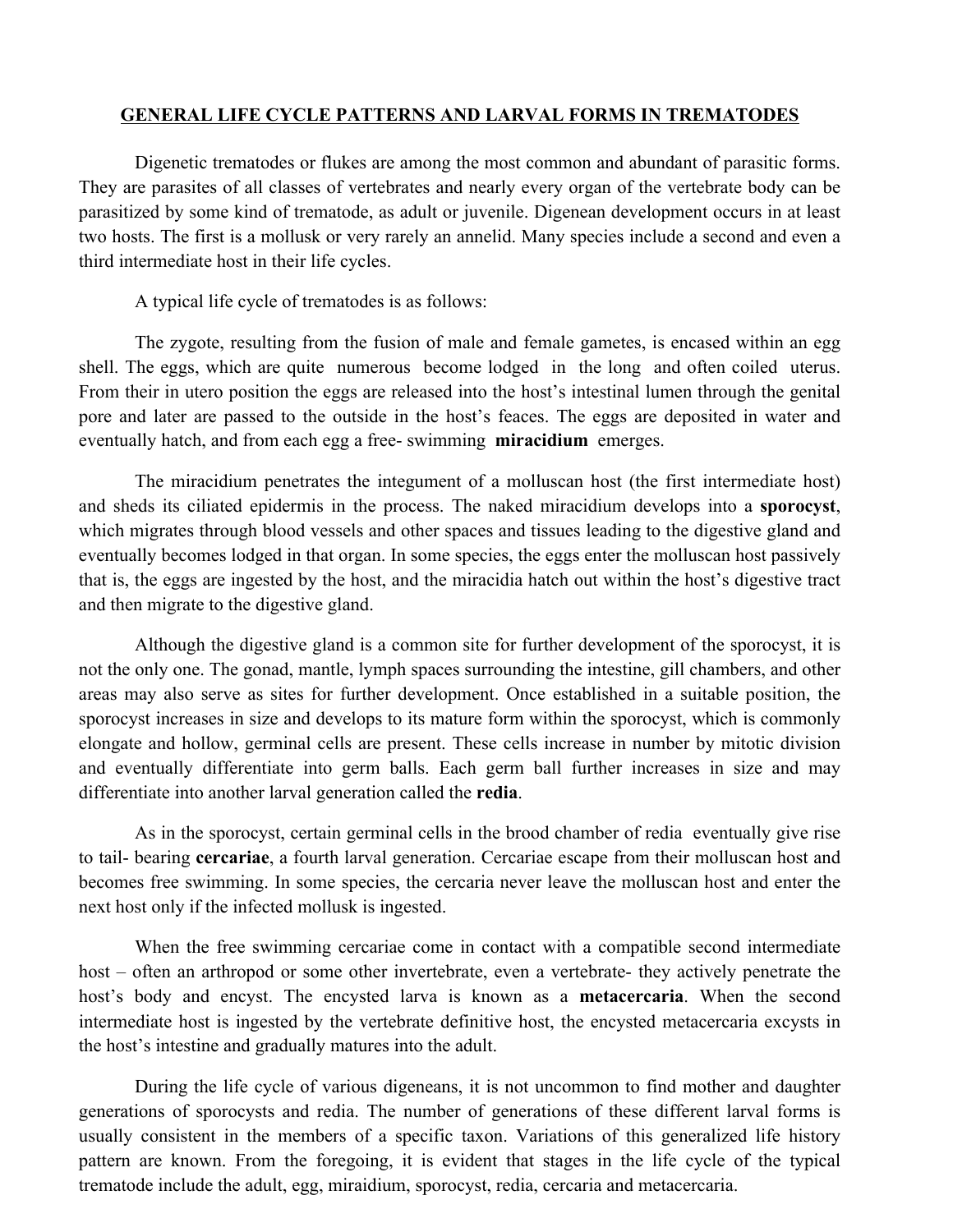# **THE ADULT :**

Sexually mature adult digenetic trematodes can be separated into morphologic types.

- 1. The most frequently encountered morphologic type is the **distome**. In this type, the body is commonly elongate oval. The size depending on the species varies from 30 um to approximately 30mm in length, as in the liver fluke, *Fasciola hepatica*. In some unusual species, such as those that parasitize scombrid fish, the length may be several inches. Both the anteriorly situated oral sucker and acetabulum are present. The mouth is located in the center of the oral sucker, and the intestinal caeca usually are forked, although the caeca of members of the family Cyclocoeliidae are joined Posteriorly to form a ring.
- 2. The **amphistome** type is characterized by the position of the acetabulum, which is located at the posterior end of the body and is often referred to as the **posterior sucker**. The ovary is located posterior to the testes, an arrangement also found among other types of trematodes, but almost universal among the amphistomes.
- 3. The **monostome** type is characterized by the presence of only one sucker the anteriorly located oral sucker.
- 4. The **gasterostome** type, which is limited to certain species parasitic in fish, is characterized by the mouth being located not in the center of the anterior sucker but in the middle of the ventral sucker. Thus, in this case the ventral sucker is the oral sucker.
- 5. The **holostome** type, found primarily in the intestine of birds and less frequently in mammals and other vertebrates is characterized by its elongate body, which is divided into a forebody and a hindbody. The mildly ventrally concave forebody bears the anterior sucker and the acetabulum. Quite commonly, the anterior sucker is provided with auxillary suckers flanking it. A special glandular adhesive organ, called the **tribocytic** organ, is located immediately posterior to the acetabulum.
- 6. The echinostome type is actually a specialized distome, for the positions of the suckers are comparable to those found in distomes. However, it may be considered a distinct type, because there is a collar of large spines surrounding the oral sucker.

These six morphologic types do not necessarily indicate six distinct phylogenetic groups but are merely useful in describing adult trematodes.

### **Structure of the adult**

The outer surface of the adult digenean is covered by a syncytium known as the tegument. Electron micrographs have revealed that the tegument can be seen to consist of two zones. The outer zone, which is separated from the environment by a unit membrane, consists of a cytoplasmic syncytium. Embedded in this layer are mitochondria, endoplasmic reticulum, various types of vacuoles and, in some instances, glycogen granules and other types of inclusions. The outer surface is usually thrown into folds to form microvilli. These undulations not only serve to increase the absorptive surface, but pinocytotic vesicles are also formed in the crypts between adjacent microvilli for the intake of large molecules and particulate materials. Also embedded in the outer zone of some species are tegumentary spines. These are overlayed by the surficial plasma membrane and undoubtedly serve as ancillary holdfast mechanisms *in situ*. The outer syncytial zone is connected by cytoplasmic bridges to nucleated bodies, known as **cytons** (**or perikarya**), embedded deeper in the parenchyma. The cytons, collectively designated as the inner tegumentary zone, include vacuoles, endoplasmic reticulum, mitochondria, Golgi bodies, glycogen deposits and various types of vesicles in addition to the nucleus. Specifically, lying immediately mediad to the outer tegumentary zone and separated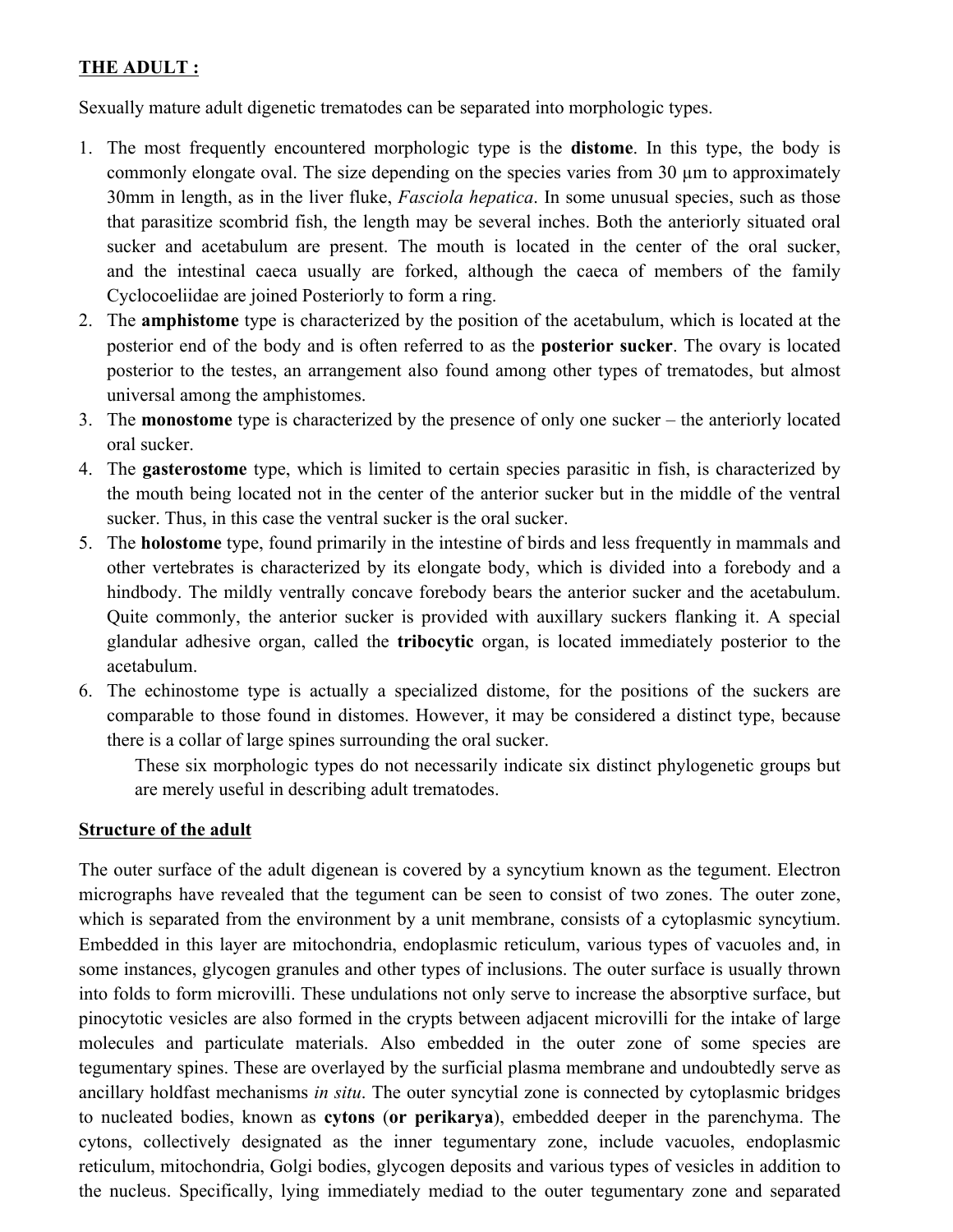from it by a unit membrane, is a thin layer of connective tissue fibers known as the basal lamella. Beneath this are a series of circular muscles, under which are the fascicles of longitudinal muscles. The occurrence of acid mucopolysaccharides is of particular significance, since these molecules are known to be capable of inhibiting various digestive enzymes. Thus, their presence and possible secretion onto the body surface may account for why the intestinal trematodes are not digested by the host's enzymes. Digeneans possess an incomplete digestive system. The mouth is located anteriorly in the center of the oral sucker (except in gasterostomes). The mouth leads into a bulbous muscular pharynx via a short prepharynx, which may be absent in some species. The pharynx serves primarily as a masticatory organ, from which the ingested food particles pass into the esophagus. The esophagus is lined with a layer of cells. At the posterior terminal of the esophagus the alimentary tract bifurcates, giving rise to two blind-sac intestinal caeca that terminate posteriorly in the parenchyma. Both the buccal cavity and esophagus may receive secretions of salivary and esophageal glands, respectively, which contribute to the process of digestion. The lengths of the esophagus and intestinal caeca are commonly employed, in combination with other characteristics, as taxonomic diagnostic features. Generally, the cells lining the intestinal caeca (gastrodermis) are described categorically as being epithelial; however they perform more than a lining function. These cells are believed to go through a secretory and an absorptive phase. During the absorptive phase, when nutrient material is present, the cells are short; however, when food materials are absent, they become columnar. During the secretory phase, the cells become filled with secretory materials. When these materials are secreted, the cells collapse, and are later regenerated. The secretions presumably represent digestive enzymes, since others have shown that the caecal cells are rich in a number of enzymes and in ribonucleic acid. The reproductive systems,both male and female of digenetic trematodes are somewhat similar to those found in the Monogenea and Aspidobrothrea. The male reproductive system generally includes two testes, although multitesticular species are known; the members of several families (e.g. Spirorchidae, Schistosomatidae) are multitesticular. Digeneans with a single testis also exist. The testis are located in the parenchyma in rather exact positions. Infact, the positions of these gonads are of considerable importance in the identification of species. Leading from each testis is a vas efferens. These ducts generally unite to form the common vas deferens, which opens into the cirrus pouch. In some species the vasa efferentia enter the cirrus pouch independently. The cirrus pouch (or cirrus sac) is situated at the terminal of the male reproductive system enclosing the seminal vesicle, the prostate glands and the protrusible cirrus. In some trematodes a permanent penis is present. In others, the seminal vesicle is located outside the pouch and is known as an external seminal vesicle. Not all digenetic trematodes possess a cirrus pouch, in some the vas deferens empties directly to the outside via the genital pore. Spermatozoa formed in the testes, pass down the vasa efferentia and vas deferens to the seminal vesicle and are stored therein. During coapulation, sperm are ejected through the eversible cirrus, which is inserted in the genital atriumof the female system. The prostate gland cells, which surround and empty into the cirrus, are believed to secrete a fluid in which spermatozoa survive. The female reproductive system generally includes a single ovary located in the parenchyma either anterior or posterior to the testis, depending on the species. Ova(actually secondary oocytes) formed within the ovary are released from that organ via a short **oviduct** that opensinto a minute chamber, the ootype. Three auxillary organs also empty into the ootype: (1) The Mehlis' gland, which is a cluster of unicellular glands surrounding and independently emptying into the ootype.; (2) **the common vitelline duct**, which receives the materials from the vitelline glands via the left and right ducts and deposits them in the ootype; and (3) the duct from the seminal receptacle (absent in some species), which delivers sperm into the ootype or oviduct. In some species a fourth structure- the vitelline reservoir - is present as a diverticulum of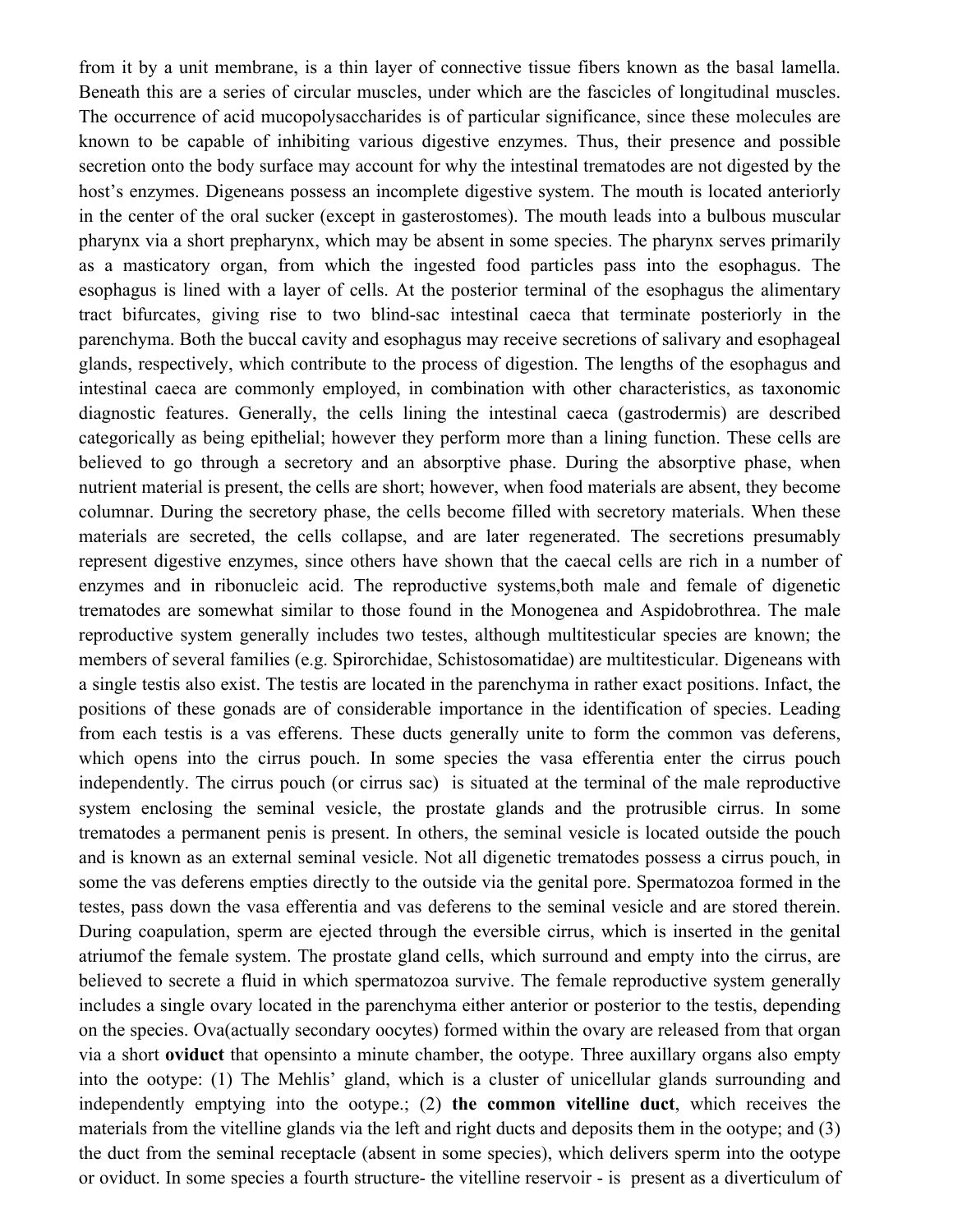the common vitelline duct. The function of this reservoir is for temporary storage of vitelline materials. The Mehlis gland has several functions:

(1) These glands secrete a fluid that enhances the hardening or tanning process of newly formed eggs by maintaining the desired pH, redox potential and so on.

(2) The secretion of these cells causes release of the shell globules from the vitelline glands.

(3) The secretion forms a thin membrane around the cells forming the egg and the shell globules then build up from within this membrane.

(4) Its secretion lubricates the uterus, facilitating passage of the eggs.

(5) Its secretion activates spermatozoa, which are passed down to the ootype.

The **uterus,** which is connected to the ootype, is the long and often convoluted tube, in which the formed eggs are transported to the exterior. In some species, the distal segment of the uterus is muscular and by peristaltic movement expels eggs. The muscular portion is referred to as the **metraterm.** The terminal portion of the uterine tract empties into the genital atrium which, in most species, is the common chamber into which the cirrus also opens. The atrium opens to the exterior through the common genital pore. During self or cross fertilization (The latter being more common), the cirrus is evaginated – that is, with the inside surface becoming the outside, much in the same fashion as a sock is pulled inside out- and is inserted in the female aperture. Spermatozoa introduced down the uterus are stored in the seminal receptacle, from which they enter the ootype, where fertilization and egg formation occur. In some species, a Laurer canal is present. This tube originates from the ootype and passes dorsally through the parenchyma; it may or may not open to the exterior. If the canal opens to the exterior, it may serve as a vagina . This is believed to be a case in the progenitor species. The **vitelline glands**, collectively known as the vitellaria, are groups of glands (acini) commonly located along the two lateral sides of the body, but in some species they converge along the midline. Arising from each acinus is a vitelline duct, which joins other ducts on the same side to form the left and right vitelline ducts, respectively. The left and right ducts either may converge to form the common vitelline duct, which enters the ootype or may enter the ootype independently. In addition to contributing yolk material for incorporation within the egg, the vitelline glands also secrete large globules, known as **shell globules**, which envelop the developing eggs and eventually coalesce and become hardened to form the shell. This hardening process involves the tanning of the protein or sclerotin present within the coalesced globules by quinone. Thus, the vitelline glands contribute both yolk and shell materials. The excretory or osmoregulatory system of digenetic trematodes id of the protonephritic type. The arrangement of the indivisual flame cells along the collecting tubes is so consistent in a given taxon that their arrangement pattern- known as the flame cell pattern- is employed as a tool to indicate phylogenetic relationships. Each flame cells leads into a minute capillary duct that joins with others to form the anterior and posterior collecting ducts. These two ducts on each side of the body empty into an accessory duct (or tubule). The two accessory ducts on each side unite to form the left and right common collecting tubules. When the common collecting tubules extend to the mid region of the body, they either fuse with the excretory vesicle (mesostomate type) or extend to near the anterior end of the body prior to passing posteriorly to join the excretory vesicle (stenostomate type). It is noted that whether the arrangement of the excretory tubules is of the mesostomate or stenostomate type can be recognized in the cercarial stage. The excretory vesicle is singular and opens to the exterior through the pore located at or near the posterior extremity of the body.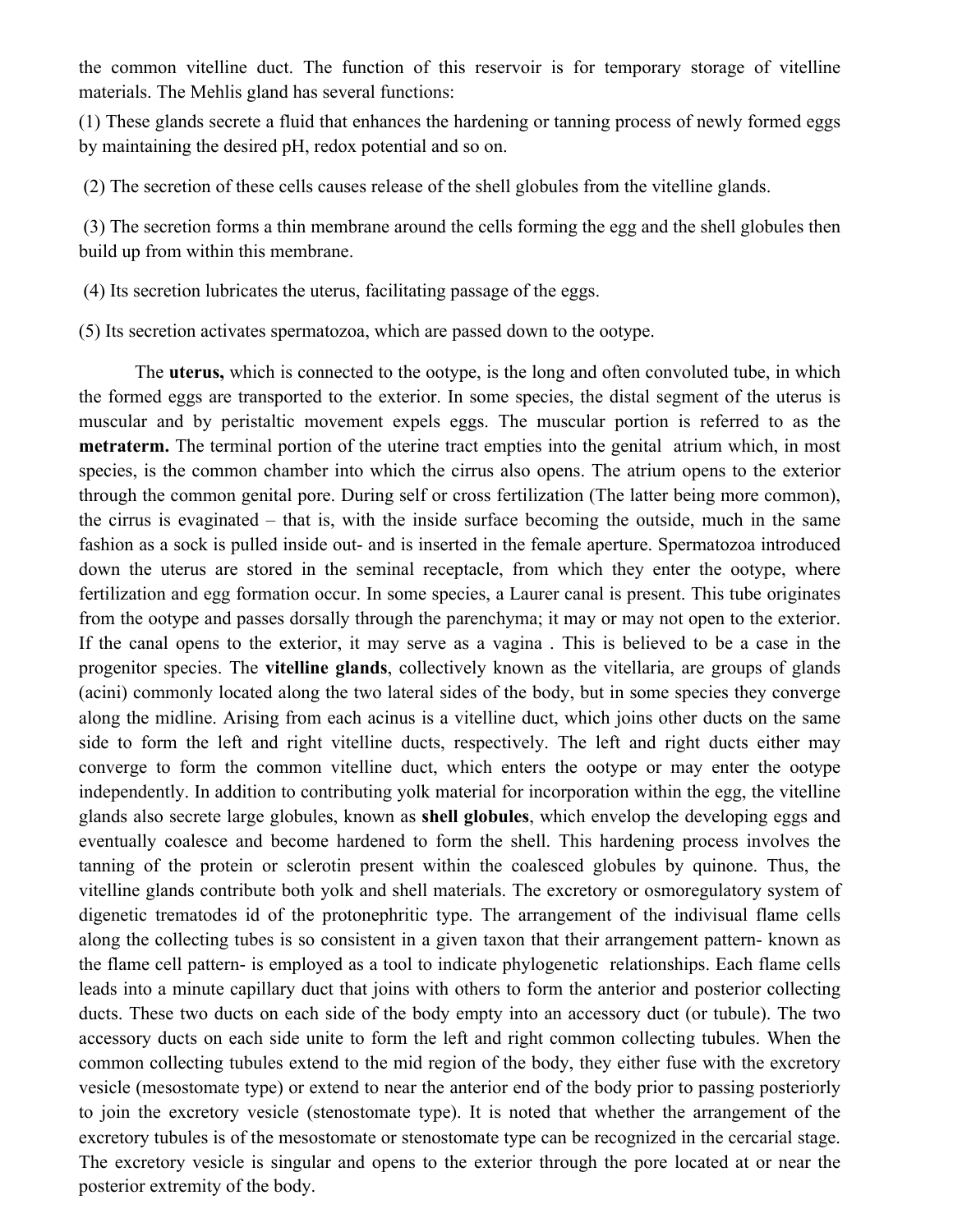### **LARVAL FORMS OF DIGENETIC TREMATODES**

### **THE EGG**

The ovoid digenean egg is typically operculated i.e., there is a lidlike cap or operculum at one end which, when pushed off, permits the miracidium to escape. Eggs of some species possess a minute projection or boss at the opposite end. The eggs of *Schistososme*, however, are not operculated. The shell is split during the hatching process. Within the shell, the fully or partially developed miracidium is surrounded by yolk globules within the vitelline membrane. The latter is formed during the development of the miracidium by the fusion of certain small, surface somatic cells.

### **THE MIRACIDIUM**

When the egg hatches, a minute, elongate ovoid larva covered with flattened ciliated epidermal plates escapes. This is the miracidium. Beneath the epidermal plates are focused well-developed circular and longitudinal muscles. At the anterior tip of the miracidium is a mobile **apical papilla** or **terebratorium or tactile organ or rostrum**. Rostrum is either flexible or rigid.Rostrum is flexible in Fasciola hepatica and rigid in case of Parorchis acanthus. Apical papilla bears a median aperture , which is considered as mouth. On this papilla are four filaments that are connected with the cerebral ganglion. These filaments are probably chemoreceptors. A multinucleated **apical gland**, located in the parenchyma, empties to the outside near the terebratorium. The secretion of this gland aids in dissolving the host's tissue during the miracidium's penetration process. In addition to the apical gland, additional lateral penetration glands occur. These also deposit lytic enzymes at the base of the papilla. The papilla becomes partially invaginated during penetration and thus functions as a suction cup into which the glandular secretion is secreted. The invagination of the papilla is apparently stimulated by a host factor. The sensory organs of the miracidium also may include two, sometimes three, eyespots and lateral papillae, one on each side of the body between the first and second tiers of ciliated plates. In some species, such as *Parorchis acanthus*, a rectum-dwelling parasite in gulls and flamingos, there are additional sensory papillae that are circularly arranged in the same groove. The brain of the miracidium is a large cephalic ganglion lying in the parenchyma behind the apical region. From this center, nerve fibers innervate various tissues and organs of the body. The flame cell type of excretory system is present in the miracidium. The body fluids containing wastes are collected by two or three pairs of flame cells and are deposited to the exterior through two laterally situated excretory pores. During the differentiation of the miracidium within the egg shell, certain germinal cells become trapped in the parenchyma. These develop into germ balls by increasing in size and number and becoming enveloped. These germ balls eventually differentiate into the next larval generation. They are usually located in the posterior portion of the body. Miracidia of digeneans belonging to the families Bucephalidae and Brachylaemidae are unique in that the body plates are not ciliated. Rather, the cilia are arranged in tufts borne on stalks.

### **Behaviour:**

The behavior of free-swimming miracidia has been studied to some extent. The fact that most miracidia have eyespots suggests that they are phototactic. Indeed, in a number of species either positive or negative phototaxis occurs, more commonly the former. Furthermore, the phototactic response is influenced by the ambient temperature. Similarly, it has been shown that miracidial geotactic responses are influenced by temperature.

### **Feeding and Metabolism**

Miracidia cannot ingest food. They can, however, utilize exogenous glucose. Byrant and Williams(1962) have traced the incorporation of  $^{14}$ C-glucose and succinate in *Fasciola* miracidia. They have reported that the labeled glucose becomes incorporated into hexose phosphate,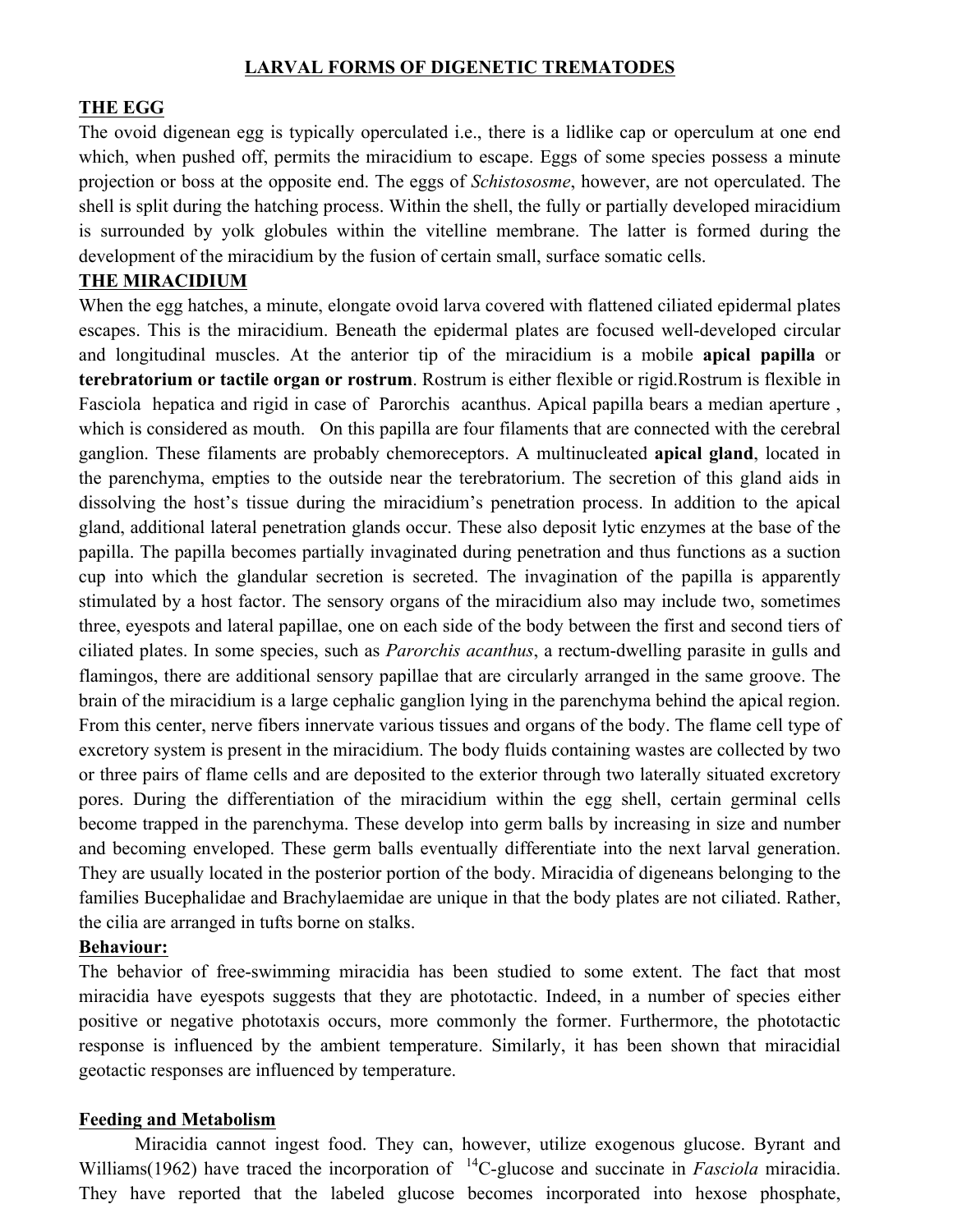phosphoenolpyruvic acid, alaine and lactic acid. This suggests that the Embden-Meyerhof glycoticpathway occurs. There is no evidence that the complete Kreb's cycle is operative, although two of the enzymes of this cycle, succinic dehydrogenase and fumarase, occur.

### **THE SPOROCYST**

First generation sporocysts, having differentisted from miracidia, frequently are found between the tubules in the digestive gland of the molluscan host. However, first generation or mother sporocysts may occur elsewhere in the intermediate host's body. Those of plagiorchioids (members of the superfamily Plagiorchioids) are attatched to the snail's alimentary trct, and those of the schistosomes usually occur in the tentacles or foot, depending on the site of entry of the miracidia. The shape of sporocysts ranges from ovoid buds to elongate, sausage-shaped bodies, to branched structures. The branched forms found in the members of the families Bucephalidae, Heronimidae, Brachylaemidae, and to some extent, Dicrocoelidae. In these, the branching arms ramify throughout the host's tissues.

The sporocyst wall varies in thickness, depending on age and species. The outermost layer like all the subsequent stages of the digenean life cycle is comprised of a syncytial tegument observable with the electron microscope. Projecting from the tegument are the microvilli which increase the body surface and hence enhance the absorption of nutrients.

Under the tegument is a thin layer of connective tissue known as the basal lamella. Beneath this layer are found circularly arranged muscles followed by an inner layer of parenchymal cells. The **brood chamber** is a hollow space in the center of the sporocyst within which are found the germ balls that eventually differentiate into the next generation. In living specimens, the brood chamber also contains a fluid. Sporocysts contain no alimentary or reproductive systems. A nervous system has been reported in certain species, such as Schistosomes. Flame cells are generally present. In some, there is inconspicuous birth pore, through which the fully formed larva escape. Larvae of those species without a birth pore escape by rupturing the sporocyst wall.

### **Redia**

In some species that include a redial stage, these larvae either develop directly from the miracidium or are found within the brood camber of sporocysts. They eventually escape into the hosts tissues, usually in the digestive gland . In echinostomes whose rediae are found in bivalve mollusks, the rediae are commonly found embedded between the inner and outer lamellae of the hosts gills. The rediae is elongate and normally possesses two or four budlike projections- the ambulatory buds or procruscula-two located anterolaterally and two posterolaterally. Unlike the sporocyst the rediae possesses a mouth located at the anterior terminal. The mouth leads into a muscular phyrnyx, which in turn leads into a blind sac caecum. Rediae are capable of motility through the movement of the ambulatory buds and body contractions, and they ingest host cells. The rediae of certain trematodes possess a pair of cephalic ganglia on each side of the phyrynx. From these ganglia nerve fibers radiate in all directions.

The protonephric osmoregulatory (excretory) system is present in most rediae. The excretory system found in the rediae of cotylophoron cotylophorum, an amphistome fluke parasitic in the rumen of cattle. In this species the collecting duct on each side empty into separate excretory vesicles, which in turn empty to the exterior through two laterally located excretory pores.The flame cell pattern found in these larvae is of the same general as that found in the adult, but there are fewer individual flame cells.

The histology of the body wall of rediae , including its fine structure, is identical to that of sporocysts. More often than not, a birth pore is present, lateral to and near the mouth. Within the brood chamber are found germ balls that either differentiate into another generation of rediae (daughter rediae) or into next larval generation (cercariae).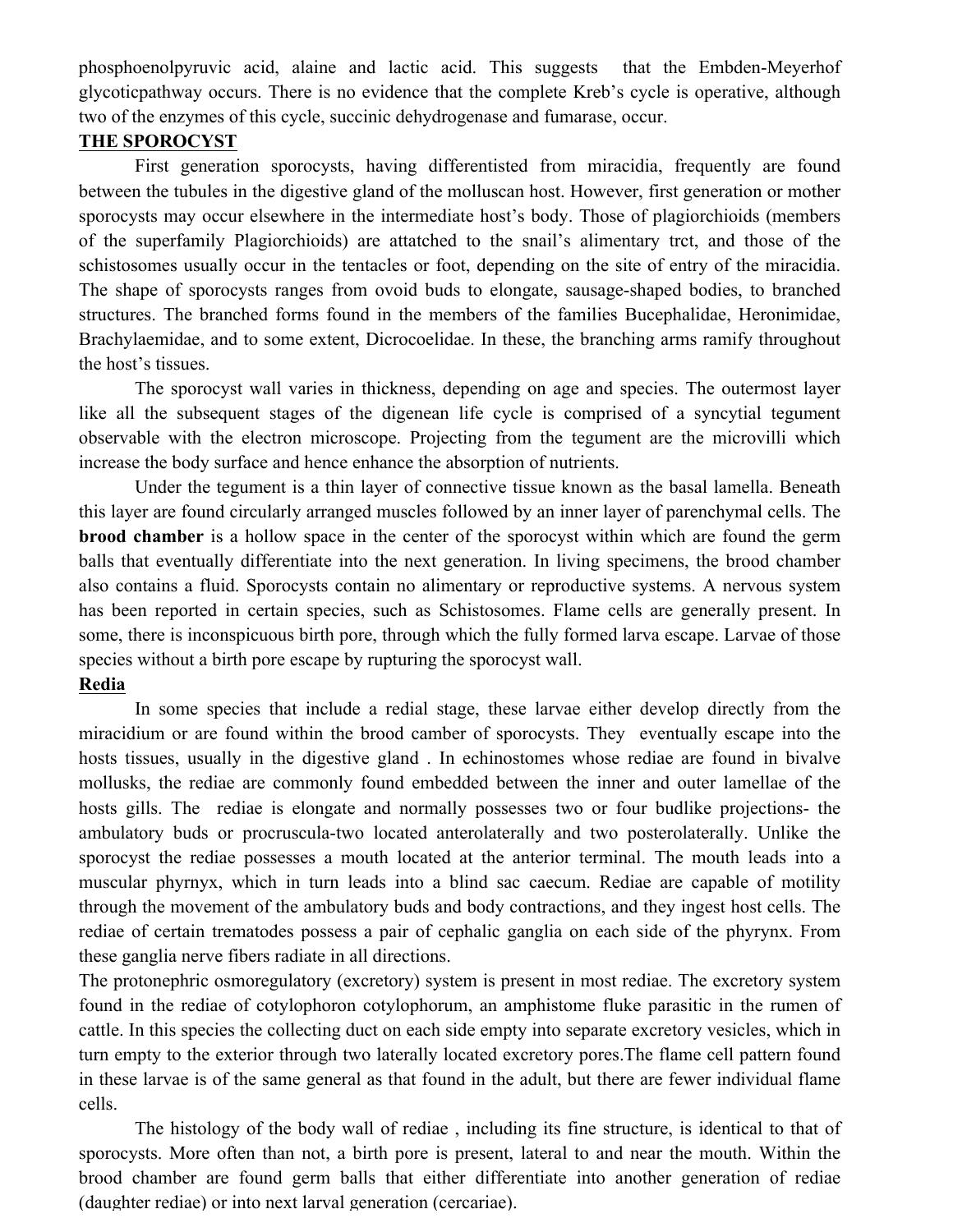### **Cercaria**

Cercaria are differentiated from the germ balls in the brood chamber of sporocysts or rediae which ever may be the pattern in the particular species. After escaping from the brood chamber of the preceding generation, cercariae actively leave the molluscan host and

- 1. Become free swimming in water, actively seeking the next host
- 2. encyst on vegetation
- 3. occur in the slime trail of terrestrial snails
- 4. encyst in the mantle cavity of the mollusk
- 5. develop into a tailess, nonencyted matacercaria within the molluscan host.

Thus, except in the first instance, these larvae must await ingestion by the definitive or another intermediate host in order to continue their development.

## **Cercarial Types**

Before describing the internal anatomy, it appears advisable to consider the types of cercariae as based on their external morphology. The separation of cercariae into the following types, however, by no means indicates that the species belonging to each type are closely related. These categories are purely destructive, although, in many cases, closely related flukes do possess similar cercariae.

- 1. **Monostome:** cercariae possess one sucker only- the anteriorly situated oral sucker. They possess two eyespots and long simple tails, usually with pointed, locomotor processes directed Posteriorly from the posterior extremity of the body proper. This type of cercariae develops , in rediae and give rise to monostomate adults
- 2. **Amphistome:** cercariae possess a posterior sucker and eyespots. These cercariae develop in rediae and give rise to amphistome adults (superfamily paraamphistomoidea).
- 3. **Gasterostome:** cercariae possess a mouth located on the ventral surface of the body, and they eventually develop into gasterostome adults of the family Bucephalidae.
- 4. **Distome:** cercariae possess two suckers- the anteriorly located oral sucker ant the ventrally located acetabullum. This is by far the most common type of cercariae.

The four types of cercariae listed above are classified according to position and number of suckers. The following descriptive are categorized according to shape and relative size of their tails.

- 1. **Pleurolophocercous:** possess are characterized by a dorsoventral finlike fold along the length of tail. These possess commonly possess eyespots and an extremely small acetabulum that is readily overlooked. Pleurolophocercous cercariae are produced in rediae encyst in ectothermic vertebrates, and when ingested by the definitive host develop into adults belonging to the super family Opisthochioidea.
- 2. **Cystocercous** cercariae are characterized by a cavity or cyst at the base of the tail into which the body proper can be withdrawn. These are usually parasites of amphibians as adults and belong to the family Gorgoderidae.
- 3. **Furcocercous** cercariae are characterized by a forked tail. Some species may possess eyespots. Those with a phyrynx are the larvae of holostomes and strigeids, whereas those without a phyrynx are schistosomes or schistosme- related species.
- 4. **Microcercous** cercariae are characterized by a small tail that may be knoblike or conical. These nonswimming larvae do not represent any specific taxonomic group.
- 5. **Gymnophallus** cercariae are characterized by the complete absence of tail.
- 6. **Rhopalocercous** cercariae are characterized by a broad tail that is as wide as or wider than the body proper.
- 7. **Leptocercous** cercariae are characterized by a straight tail that is slender and narrower than the body proper.